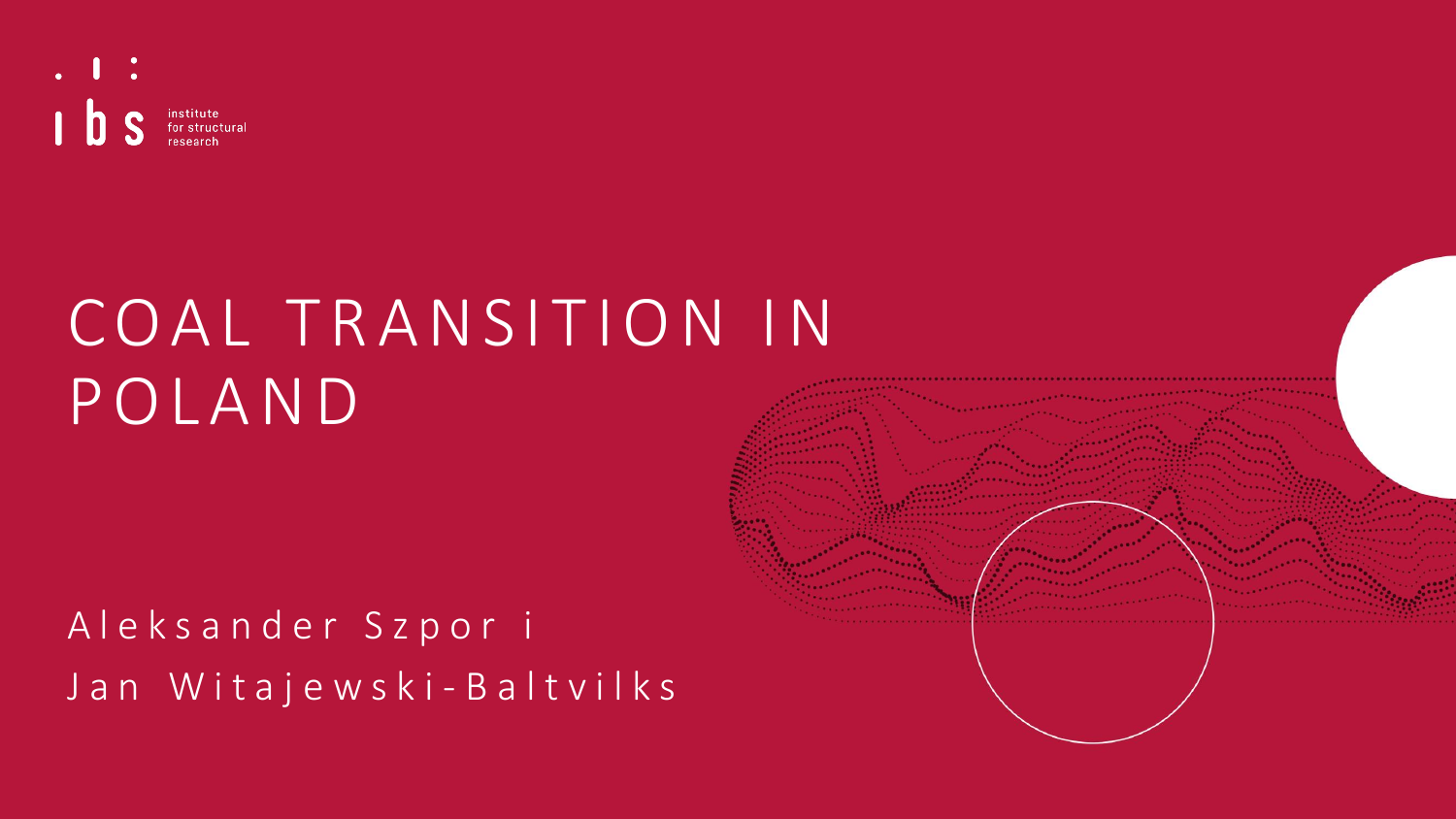Electricity and heat production are responsible for 53% of Polish CO2 emissions



CO2 emissions by sector (million tonnes), 2015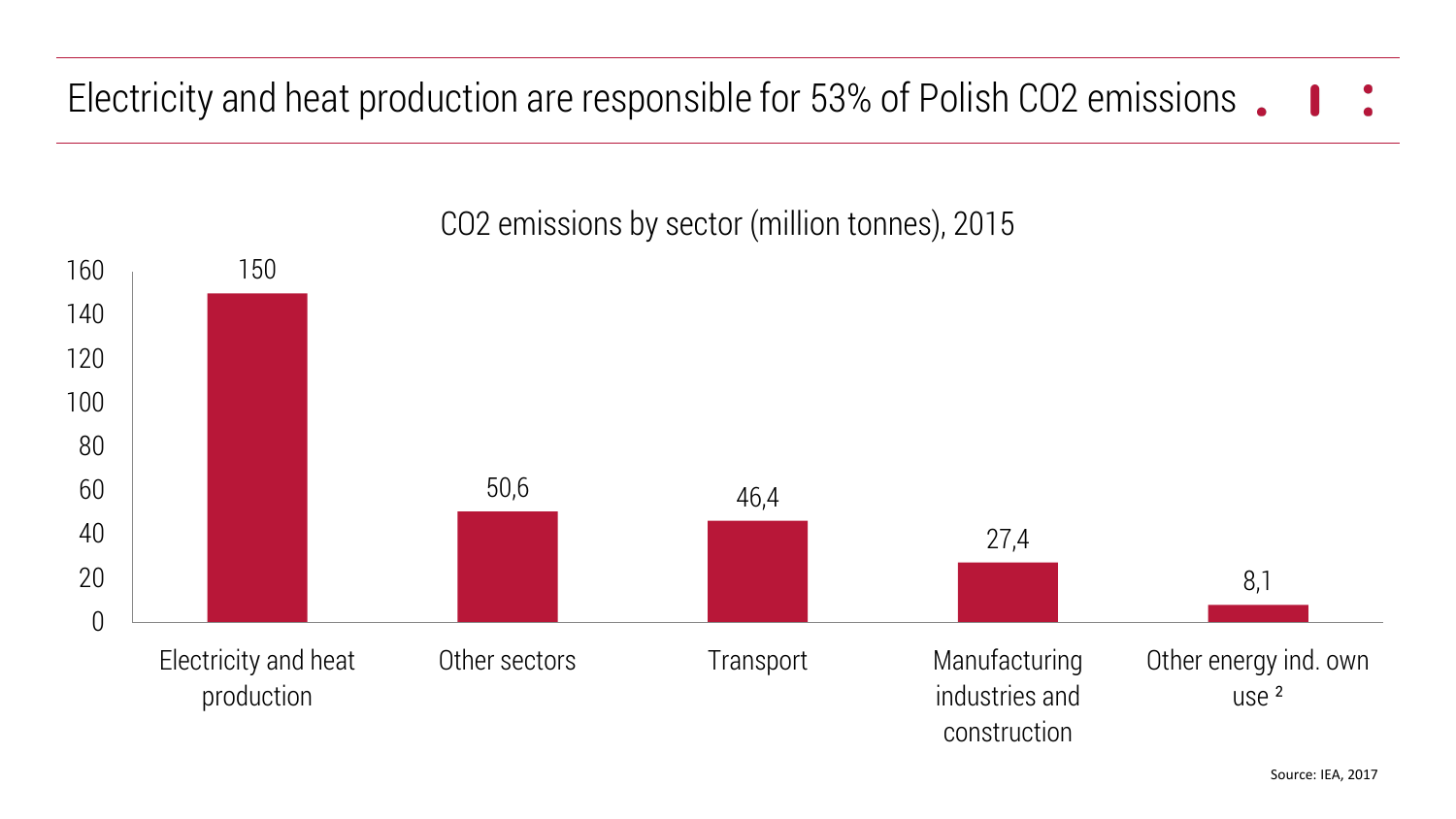# Share of coal in electricity and heat production is above 80%

Production of electricity  $\%$ , 2015 Production of heat  $\%$ , 2015



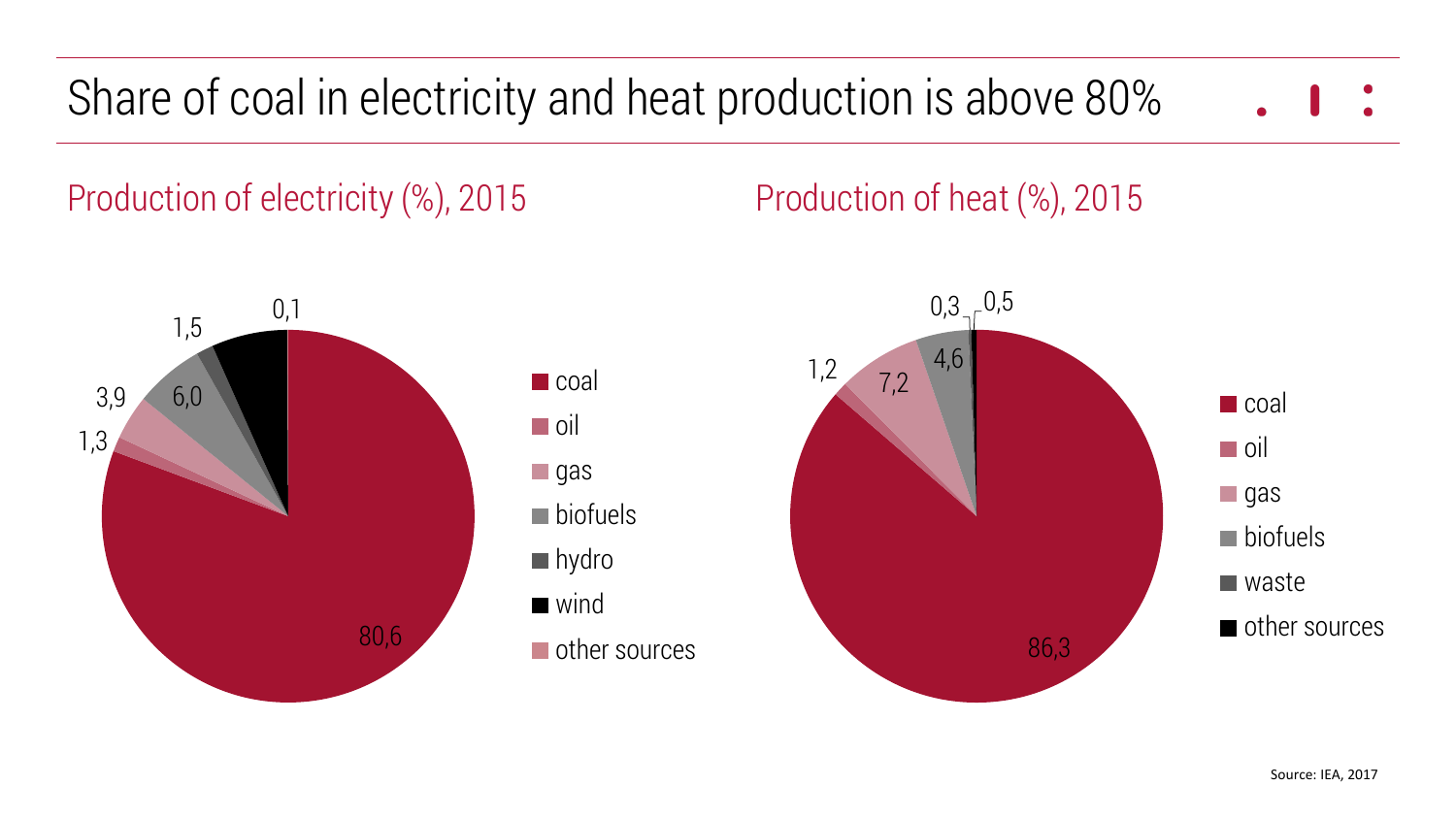## Three types of coal in Poland

- Lignite the most  $CO<sub>2</sub>$ intensive
- Thermal coal the most imported
- Coking coal the most profitable

Production of coal (Mt)

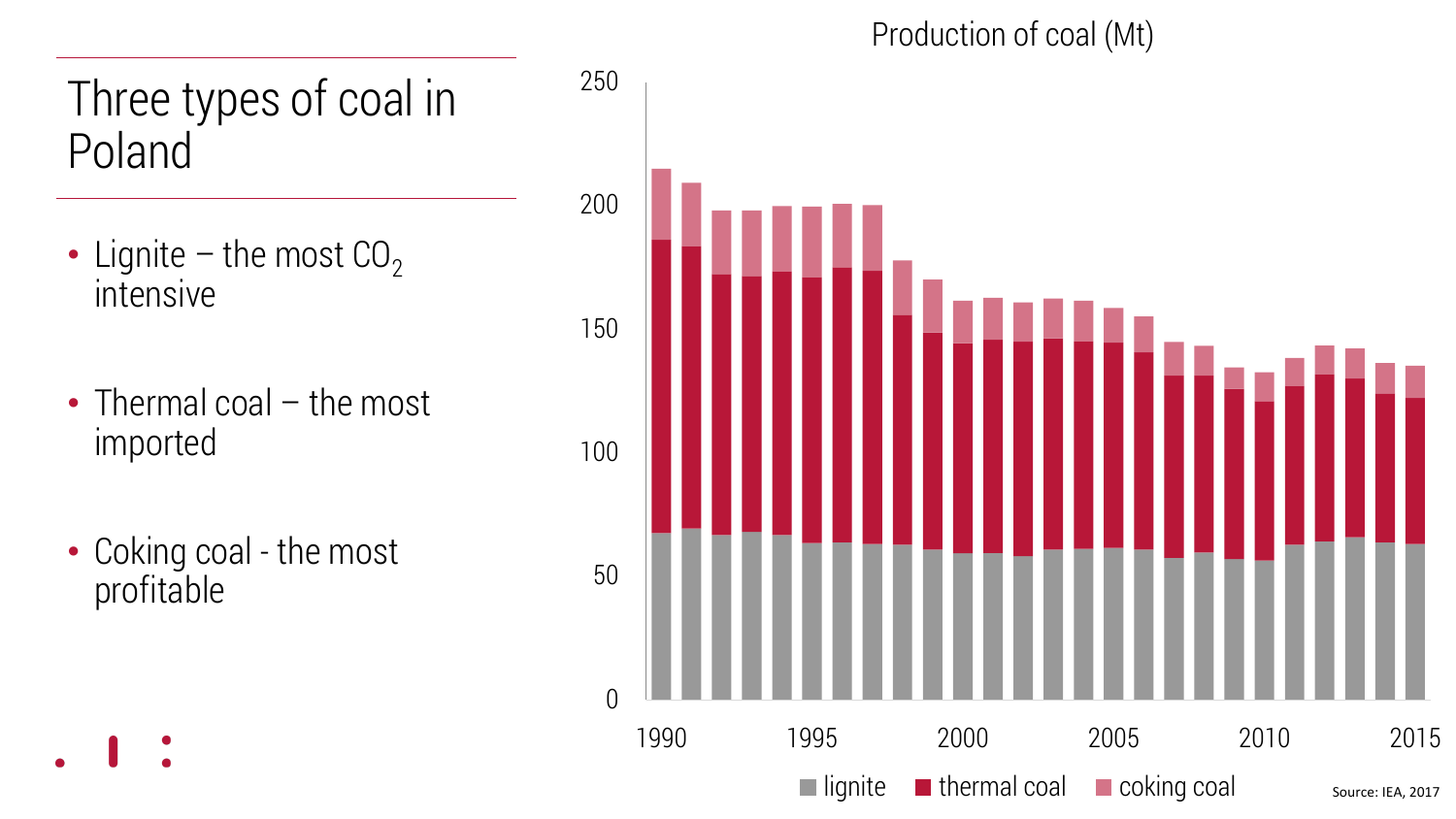### Number of jobs in Polish coal mining regions





Obsługiwane przez usługę Bing MSET, Microsoft, Navteg, Wikipedia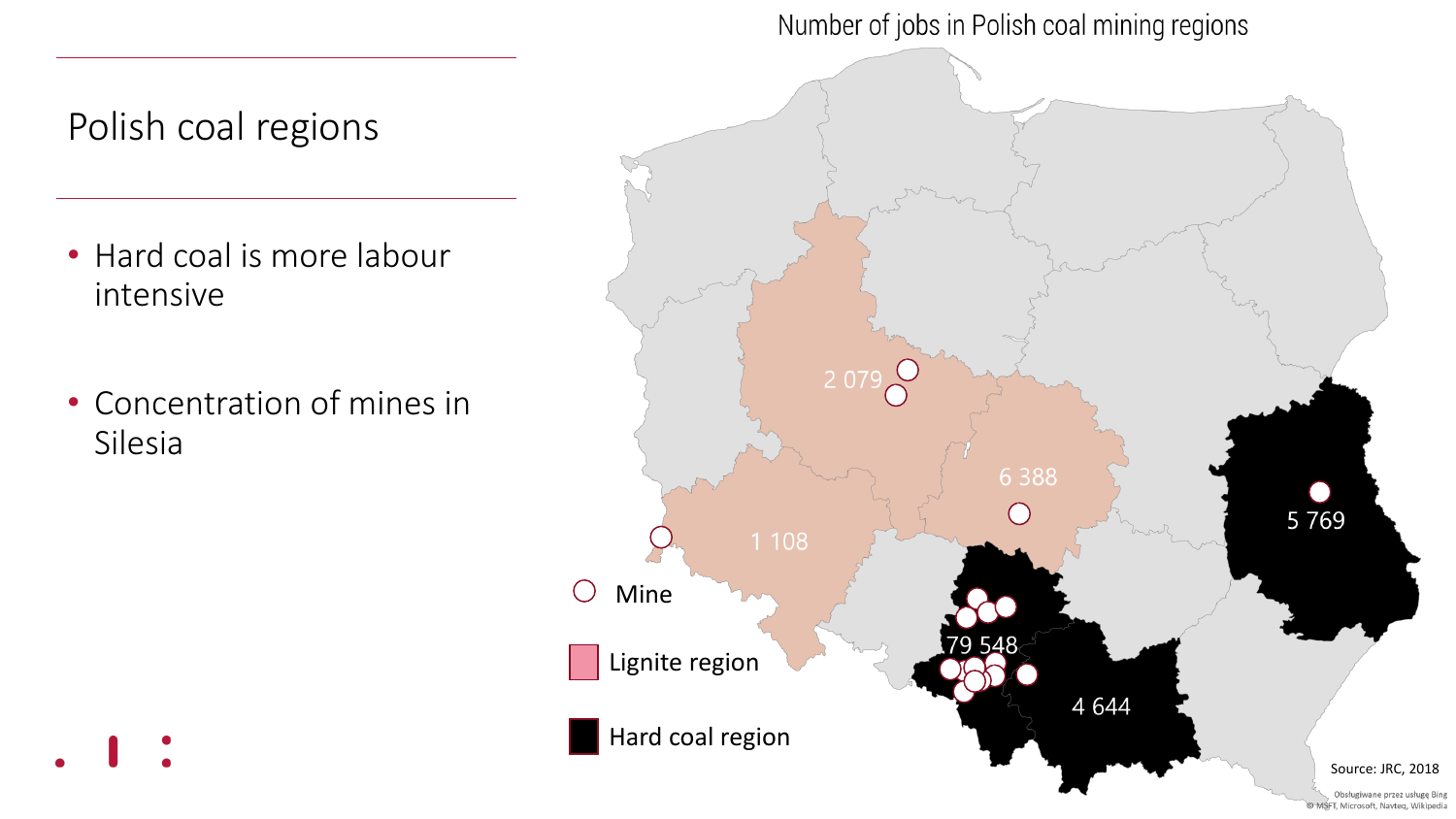### Faster energy efficiency improvement essential for decarbonization

Pathway of 2 degrees **Pathway based on past trends** 

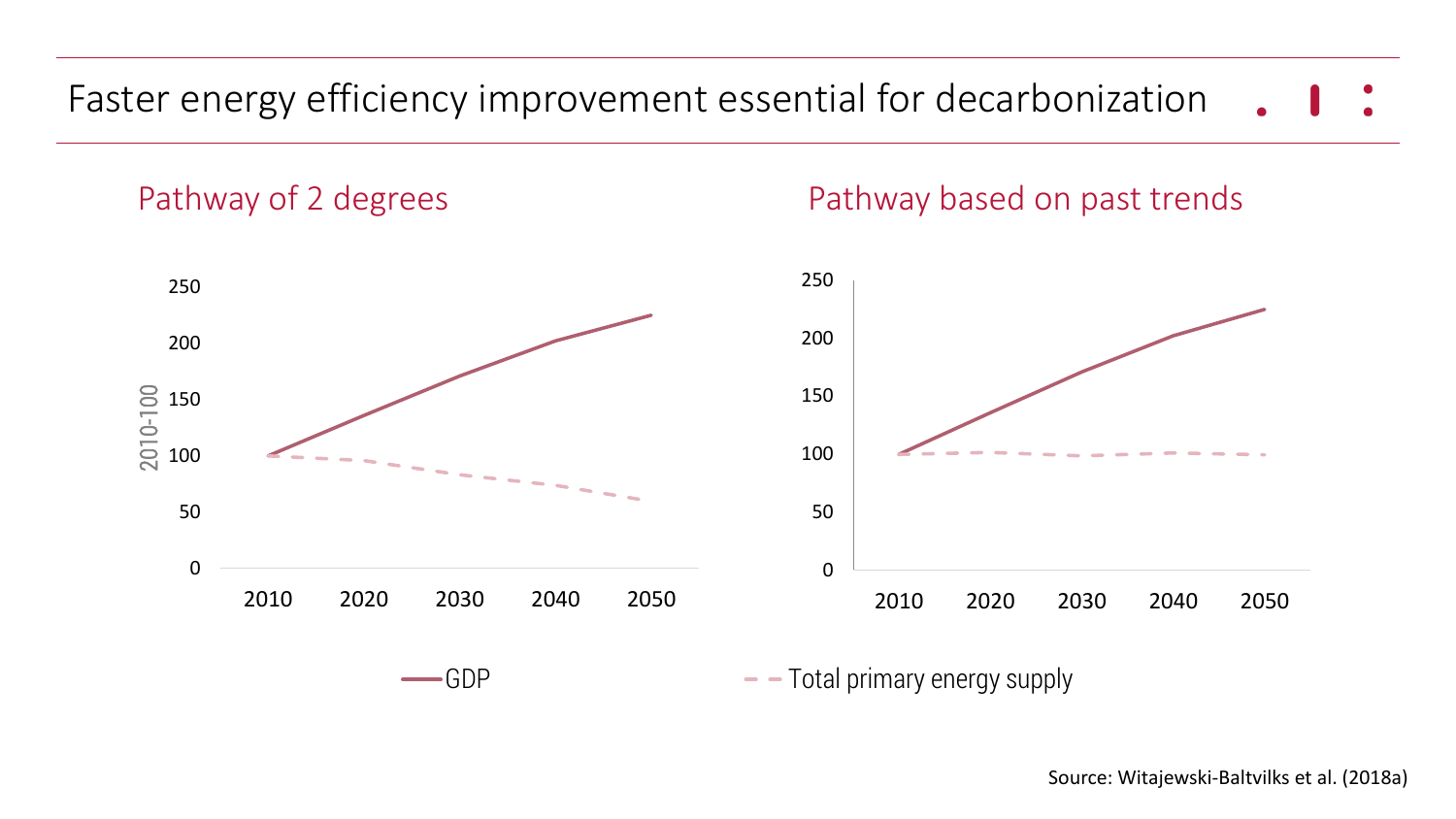

Source: Witajewski-Baltvilks et al. (2018a)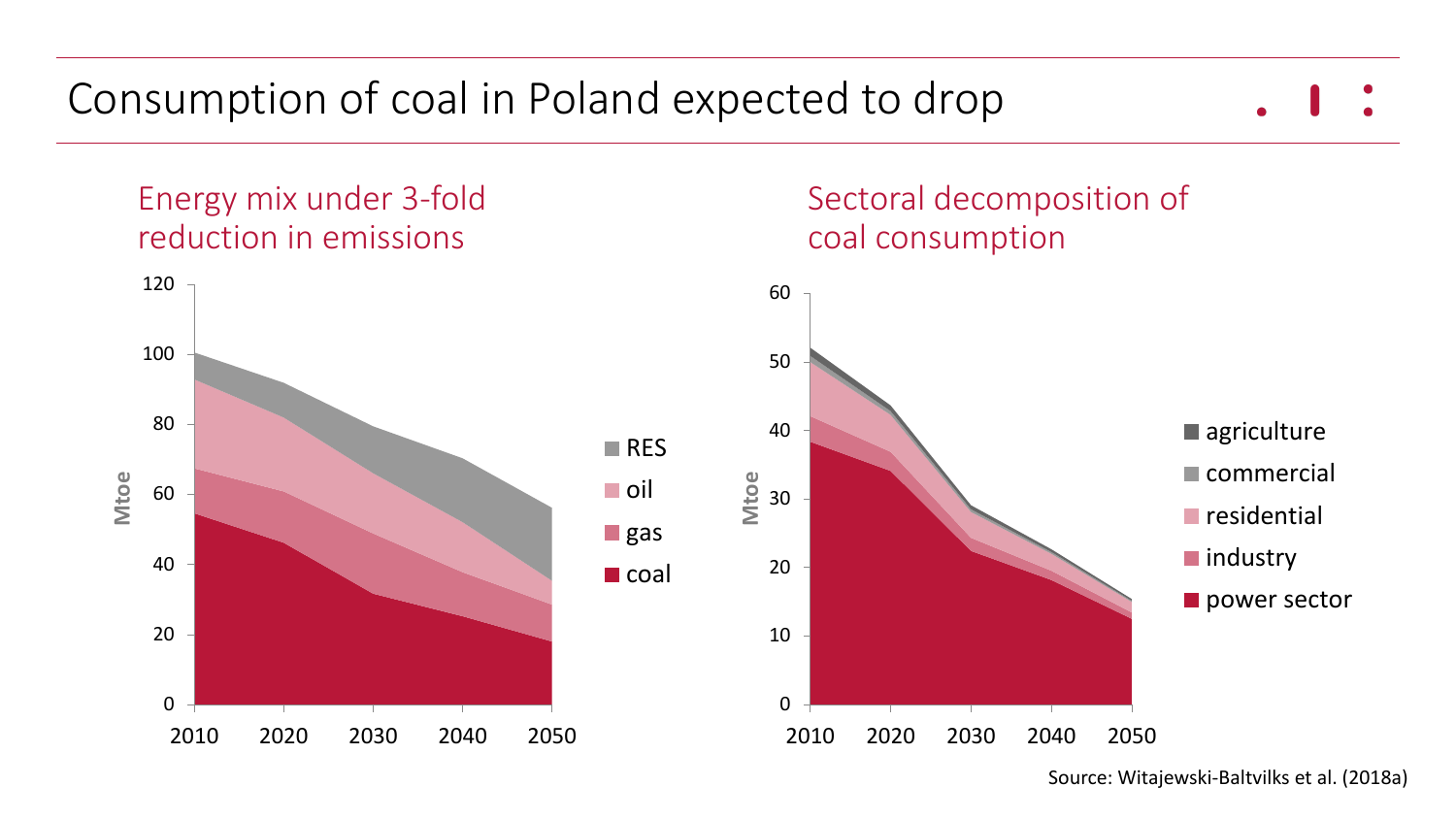### Onshore wind, nuclear and biofuels and are the cheapest substitutes of coal electricity according to the MOEM model



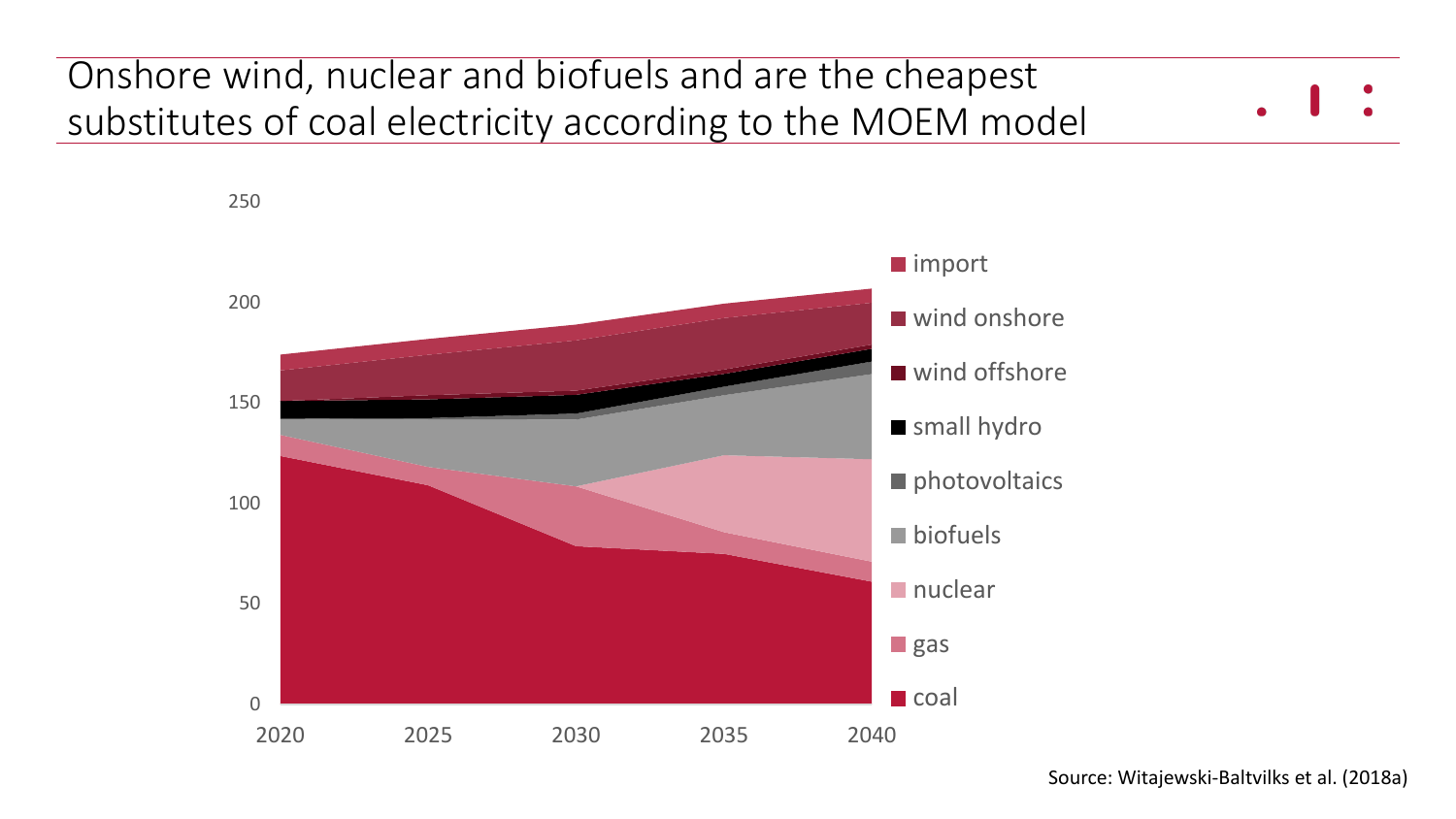PEP: delayed coal replacement with offshore, nuclear, gas and PV

Energy Policy of Poland (PEP) Pathway permitting 3-fold



# reduction of CO2 emissions



Source: Witajewski-Baltvilks et al. (2018a)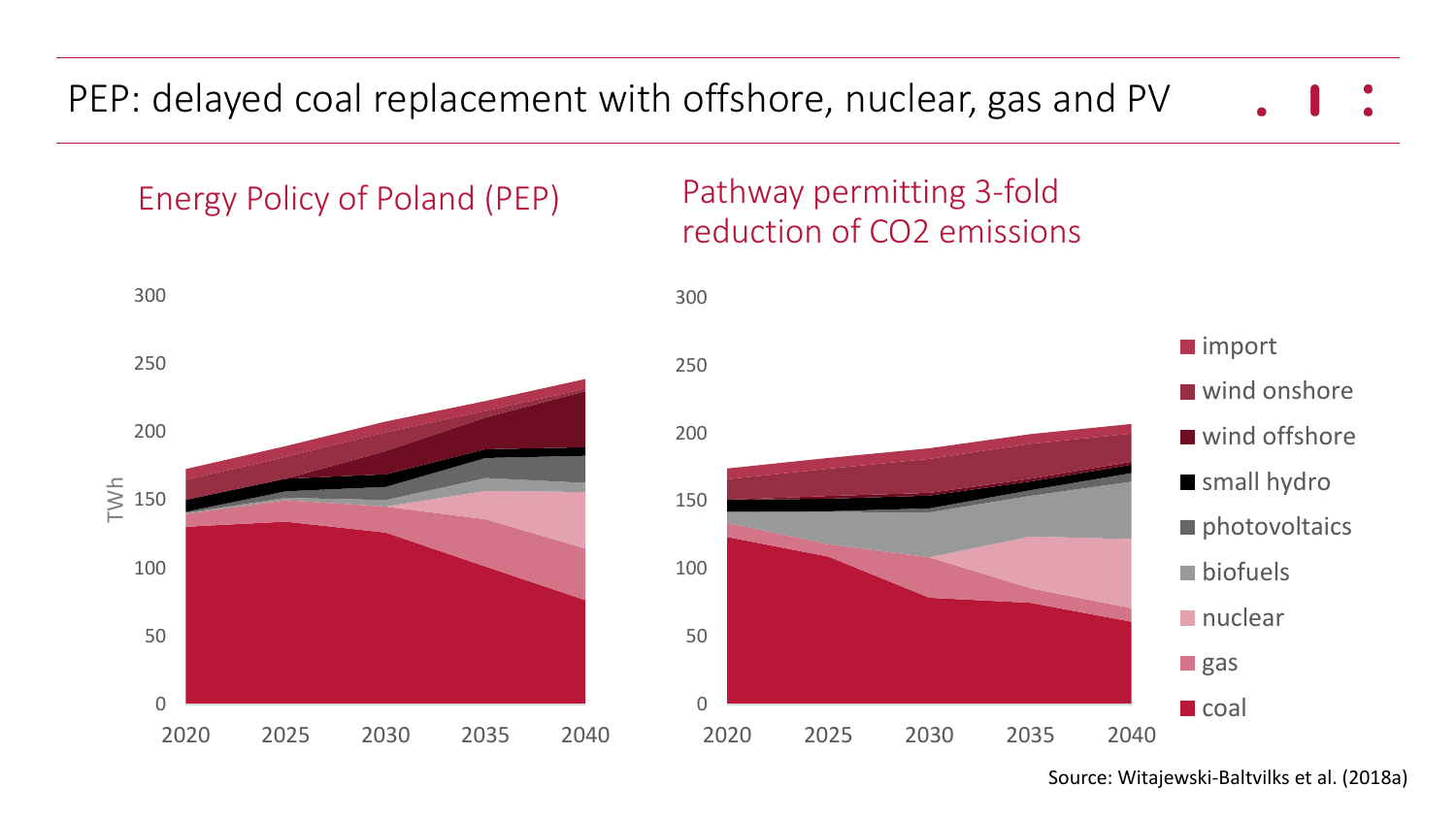### Drop in consumption implies phase-down of coal sector, unlike in most EU countries

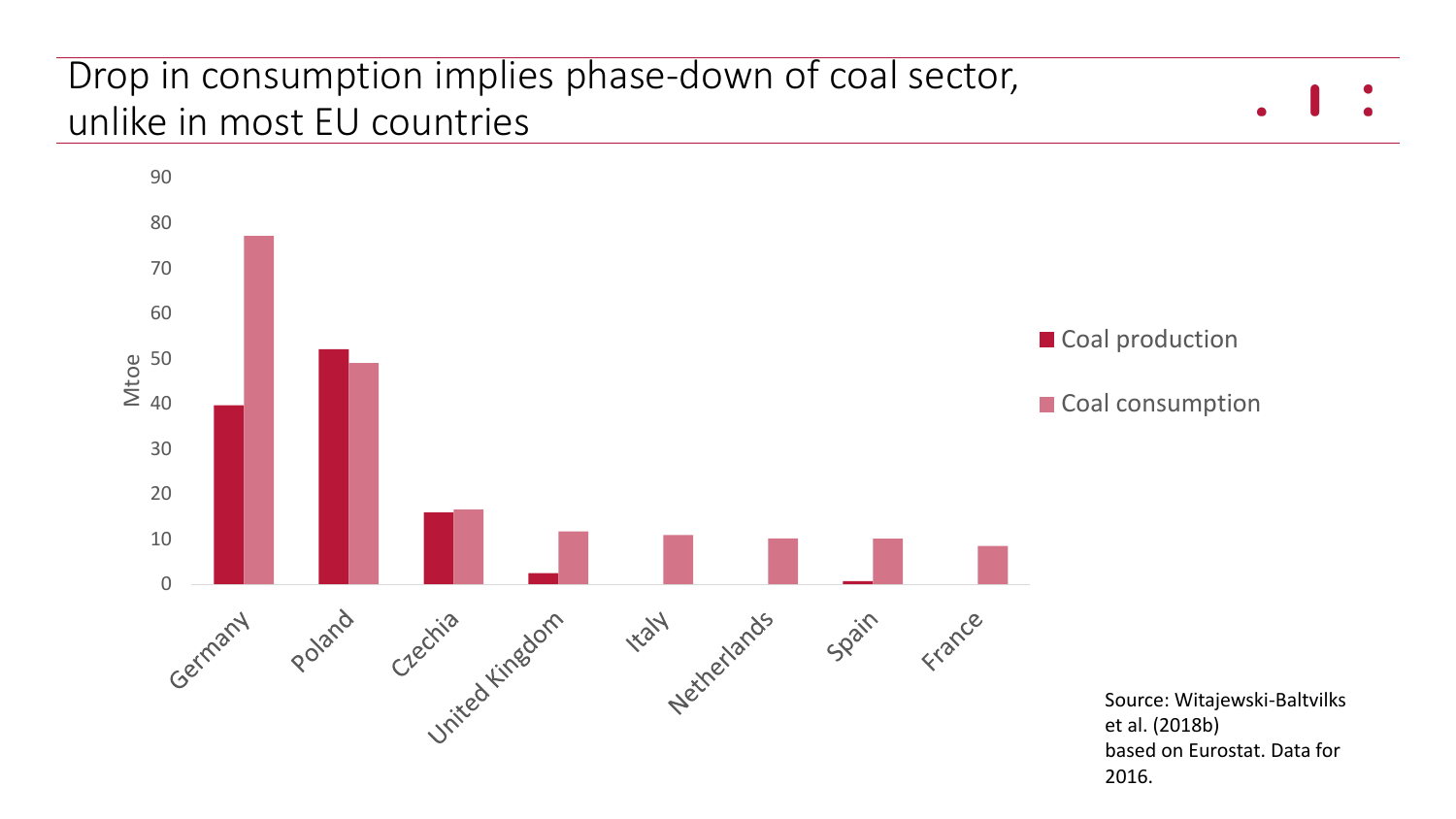### Coal phase-down will take 30 years – no massive lay-offs expected

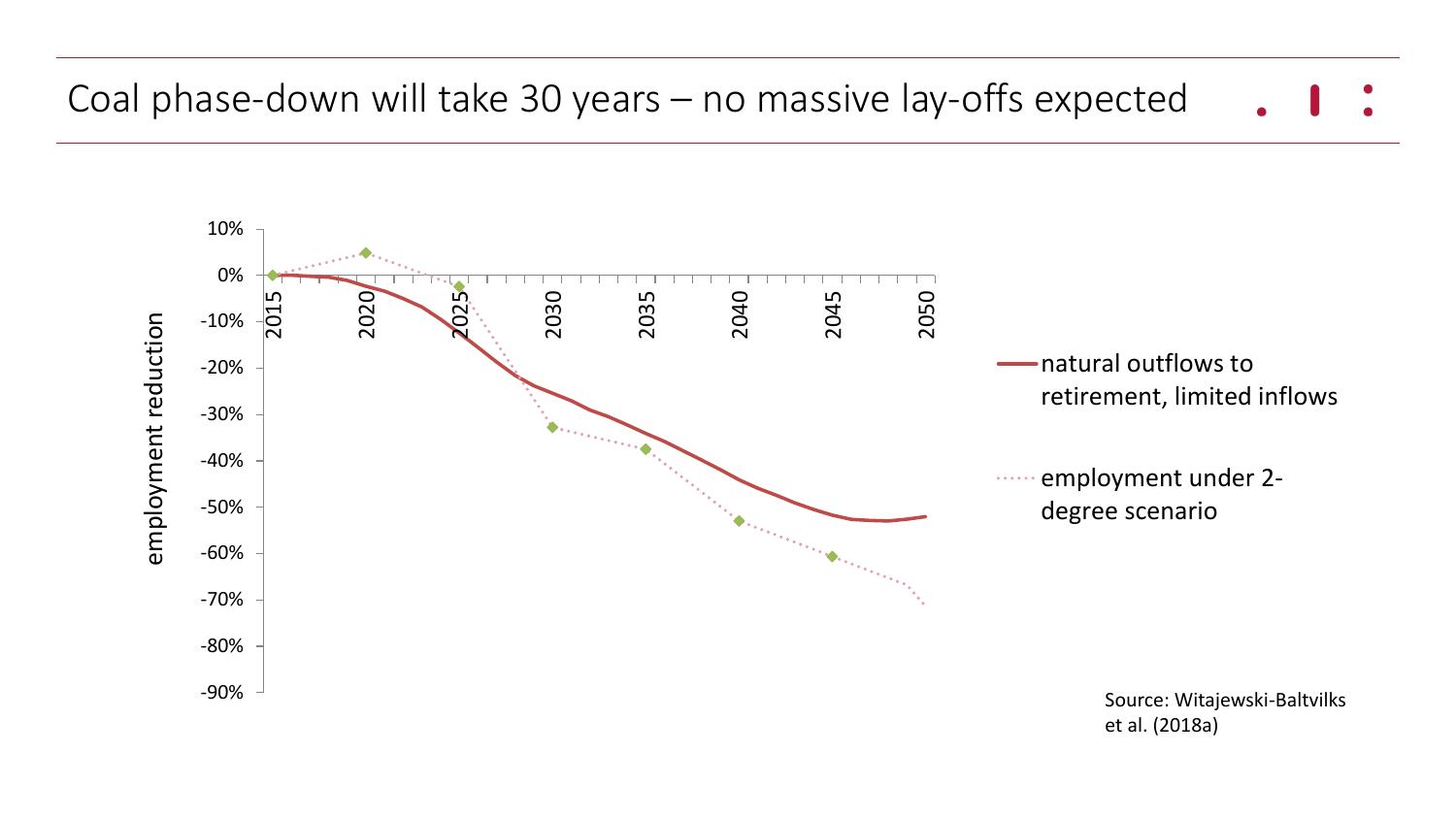- Opportunities in other sectors
	- Expected further growth of industry
	- 10,000 additional jobs in Silesia could be created with ambitious retrofitting programmes
- Educational policy: direct new cohorts to growing sectors
- Unconditional cash offered only to workers close to retirement age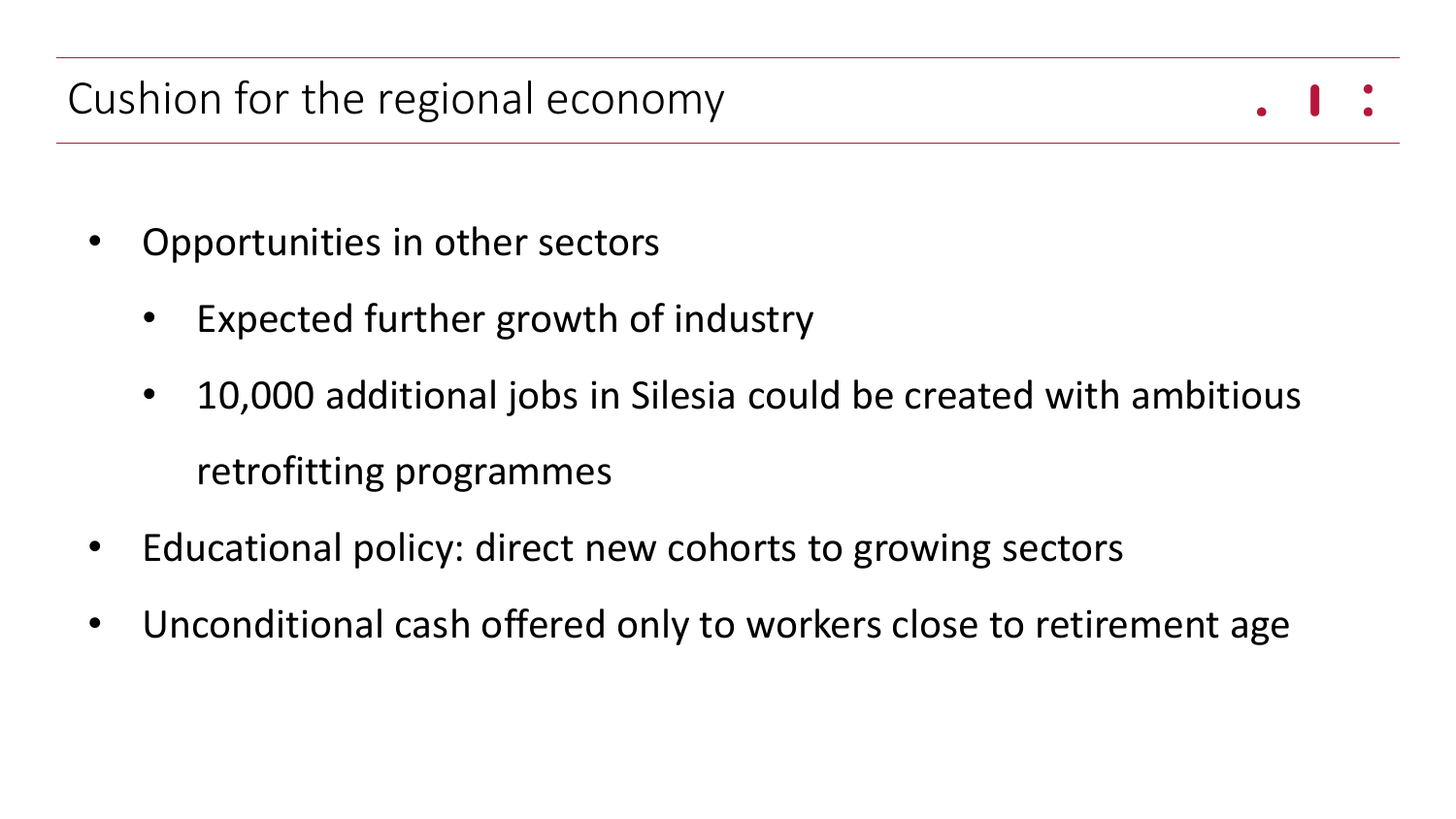## Thank you

The research leading to this paper was performed under the Coal Transition project that received funding from the KR foundation

### For more details, consult

- Witajewski-Baltvilks et al. (2018a). Managing coal sector transition under the ambitious emission reduction scenario in Poland. *IBS research report 03/2018*
- Witajewski-Baltvilks et al. (2018b). Risks associated with decarbonising the Polish power sector. *IBS research report 05/2018*

#### Email address:

Jan.witajewski@ibs.org.pl Aleksander.szpor@ibs.org.pl